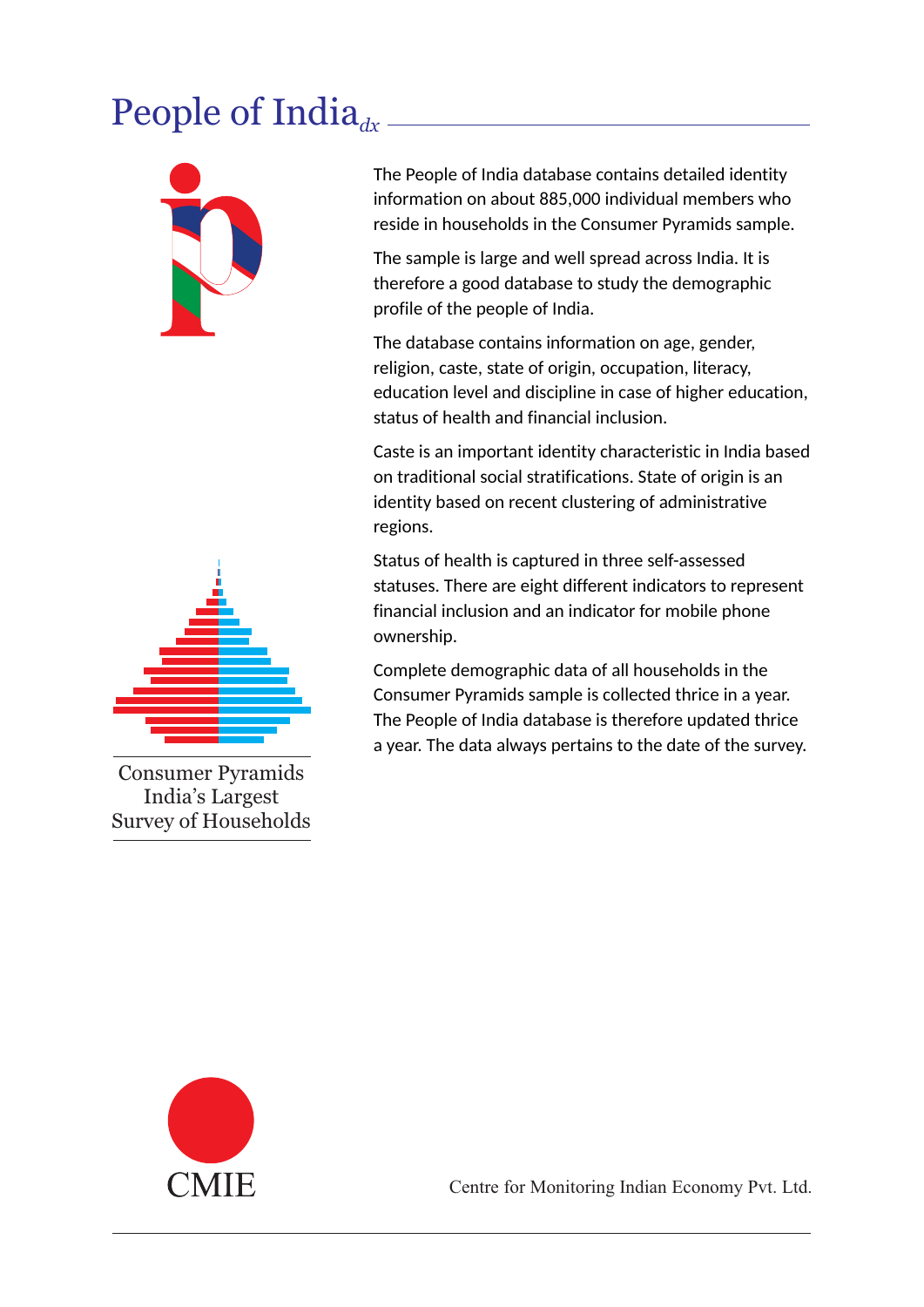# People of India<sub>dx</sub>

### **Data fields per member per household**

#### **No. Data field name**

- 1. Household ID
- 2. Country Name
- 3. State Name
- 4. State and Homogeneous Region No
- 5. Town/Village No.
- 6. Region Type
- 7. Survey status assigned to the household
- 8. Failure Reason of the household
- 9. Stratification of the Homogenous Region by type of Region
- 10. Member weight at Strata level
- 11. Adjustment factor for Non-Response, at Strata level
- 12. Extended weight for Non-Surveyed States, at Strata level
- 13. Slotted Month for execution
- 14. Member identity
- 15. Relation with the Head of Household
- 16. Gender
- 17. Age years
- 18. Age month
- 19. State of origin
- 20. Religion
- 21. Caste Category
- 22. Caste
- 23. Literacy
- 24. Education
- 25. Discipline
- 26. Occupation
- 27. Member is healthy
- 28. Member is on regular medication
- 29. Member is hospitalised
- 30. Member has a credit-card
- 31. Member has a kisan credit-card
- 32. Member has a demat account
- 33. Member has a bank account
- 34. Member has Employee Provident Fund account
- 35. Member has a Life Insurance
- 36. Member has a Health insurance
- 37. Member has a mobile

|      | Wave |            |  |    |             | Number of |
|------|------|------------|--|----|-------------|-----------|
|      | From |            |  | To |             | Members   |
| Jan  |      | 1 2014     |  |    | Apr 30 2014 | 723,481   |
|      |      | May 1 2014 |  |    | Aug 31 2014 | 694,228   |
| Sep  |      | 1 2014     |  |    | Dec 31 2014 | 675,838   |
| Jan  |      | 1 2015     |  |    | Apr 30 2015 | 673,881   |
|      |      | May 1 2015 |  |    | Aug 31 2015 | 664,415   |
| Sep  |      | 1 2015     |  |    | Dec 31 2015 | 660,660   |
| Jan  |      | 1 2016     |  |    | Apr 30 2016 | 660,471   |
|      |      | May 1 2016 |  |    | Aug 31 2016 | 665,556   |
| Sep  |      | 1 2016     |  |    | Dec 31 2016 | 663,335   |
| Jan. |      | 1 2017     |  |    | Apr 30 2017 | 658,731   |
|      |      | May 1 2017 |  |    | Aug 31 2017 | 652,465   |
| Sep  | 1    | 2017       |  |    | Dec 31 2017 | 697.694   |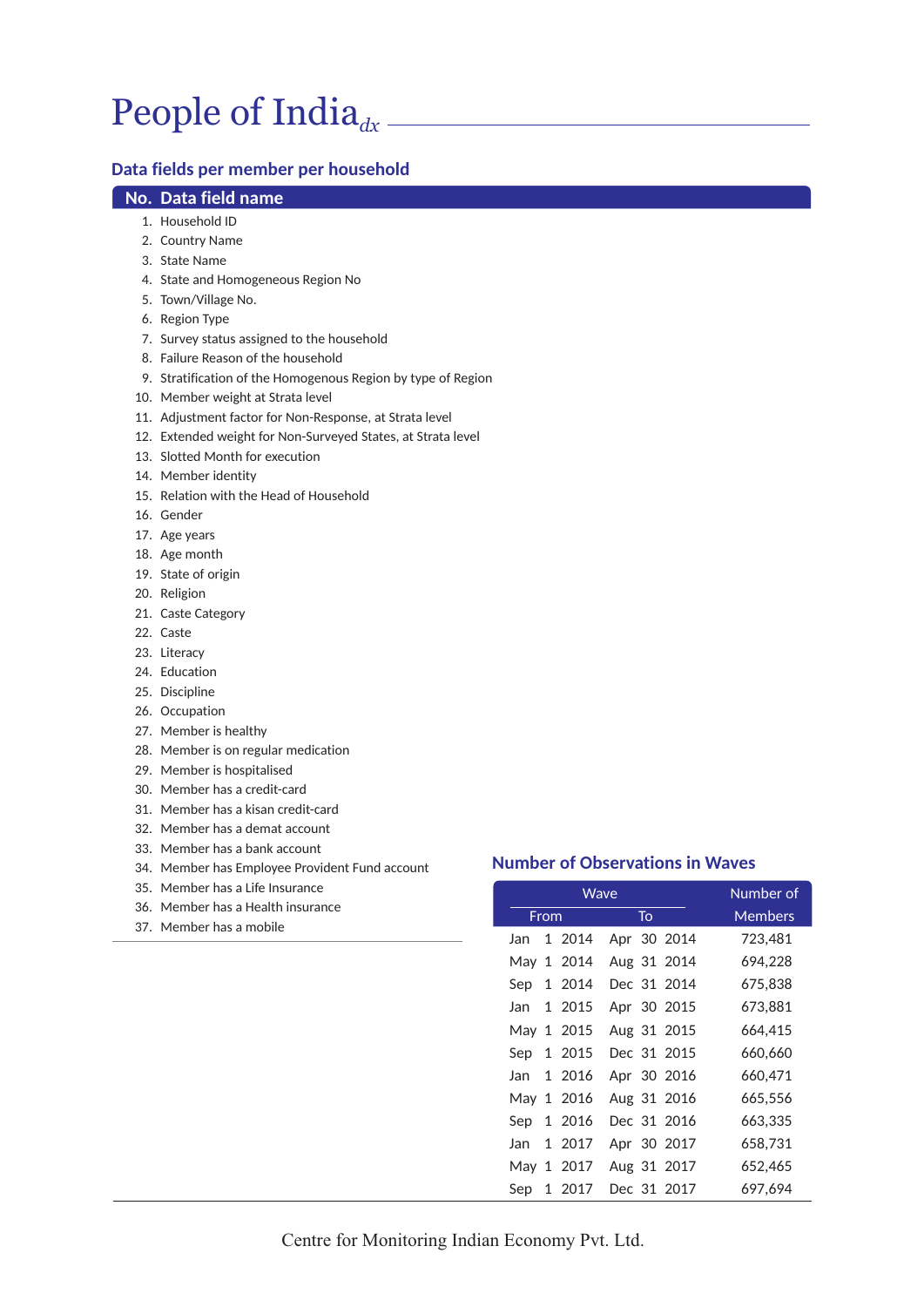# $Unemployment_{dx}$



The Unemployment database contains detailed information on employment and unemployment status about the members residing in all households in the Consumer Pyramids sample. This is a database of about 522,000 people. It provides employment or unemployment status for each member (who is greater than or equal to 15 years of age) of each household in the database.

The database contains information on age and gender of the member, employment or unemployment status of the member.

Information on employment and unemployment statuses of all individuals from households in the Consumer Pyramids sample is collected during each Wave of the Consumer Pyramids survey. Since there are three Waves in a year, the complete employment and unemployment information is collected thrice in a year for the entire sample.

The data always pertains to the date of the survey.

If there is ambiguity of the status of an individual on the day of the survey (as it could be for a daily wage worker) we seek the status as of the day preceding the day of the interview. This recall of a status that is in very close proximity to the date of the survey ensures accurate observations of the status.



Consumer Pyramids India's Largest Survey of Households

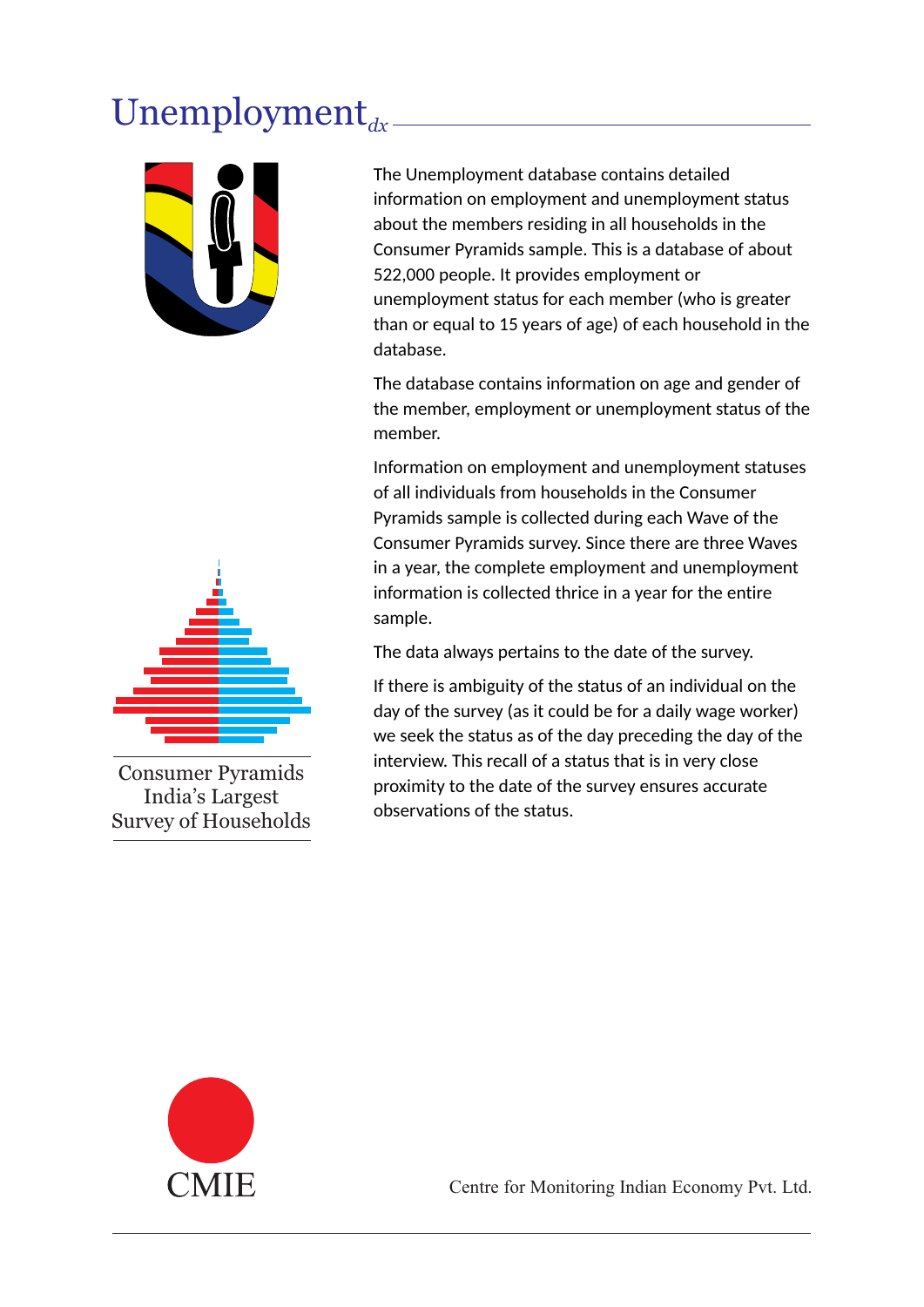# Unemployment<sub>dx</sub>

## **Data fields per member >= 15 years of age**

### **No. Data field name**

- 1. Household ID
- 2. Country Name
- 3. State Name
- 4. State and Homogeneous Region No
- 5. Town/Village No.
- 6. Region Type
- 7. Survey status assigned to the household
- 8. Failure Reason of the household
- 9. Stratification of the Homogenous Region by type of Region
- 10. Member weight at Strata level
- 11. Adjustment factor for Non-Response, at Strata level
- 12. Extended weight for Non-Surveyed States, at Strata level
- 13. Slotted Month for execution
- 14. Member identity
- 15. Gender
- 16. Age years
- 17. Age month
- 18. Employment Status of a Member

|     | Wave | Number of              |                |
|-----|------|------------------------|----------------|
|     | From | To                     | <b>Members</b> |
|     |      | Jan 1 2016 Apr 30 2016 | 517.625        |
|     |      | May 1 2016 Aug 31 2016 | 521,824        |
|     |      | Sep 1 2016 Dec 31 2016 | 518.068        |
|     |      | Jan 1 2017 Apr 30 2017 | 519.285        |
|     |      | May 1 2017 Aug 31 2017 | 515,224        |
| Sep |      | 1 2017 Dec 31 2017     | 544.005        |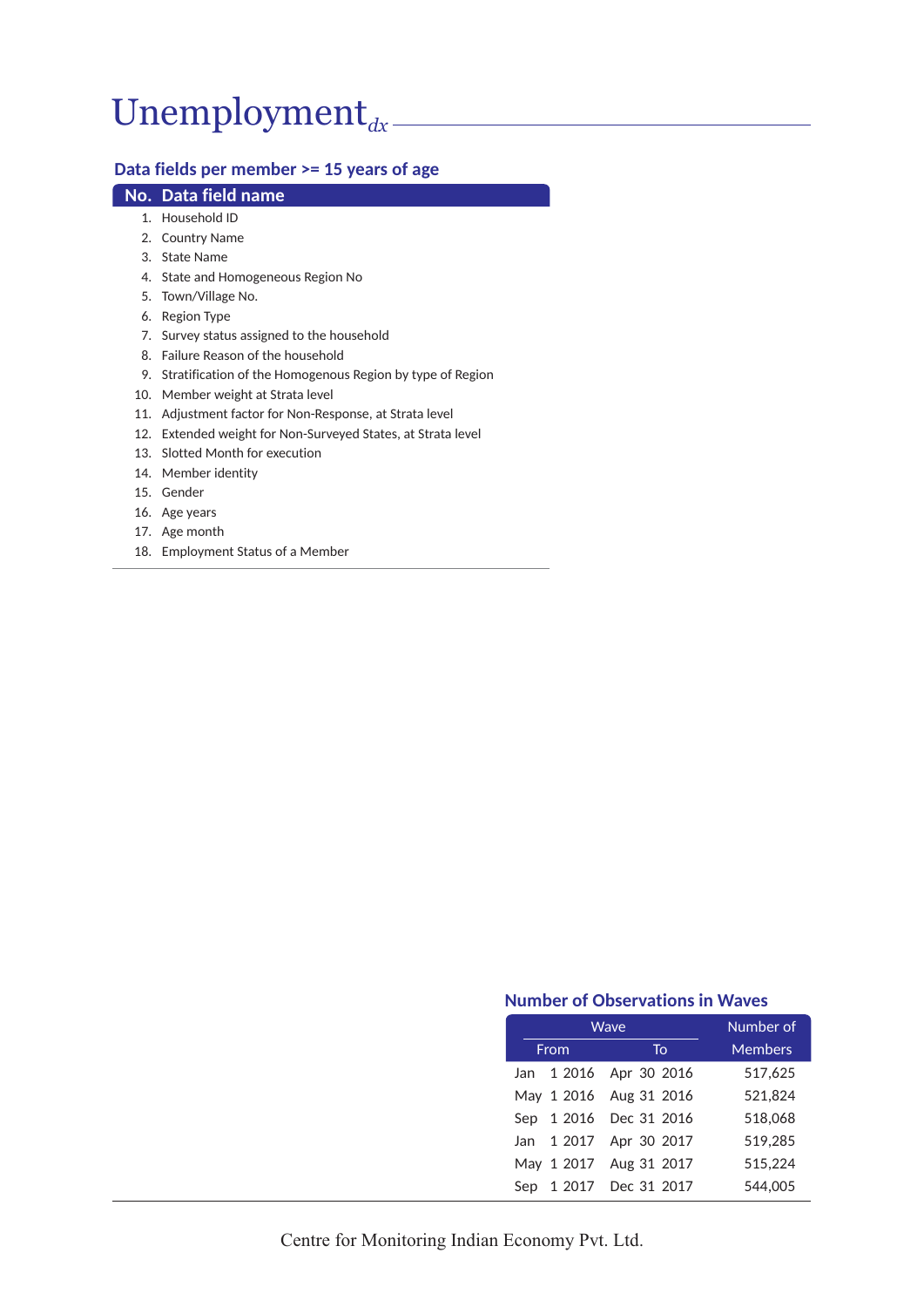## Composition of Incomes<sub>dx</sub>



The Composition of Incomes database contains detailed information about the incomes of earning members residing in households in the Consumer Pyramids sample. It provides information regarding the monthly earning and source of earning for each earning member of each household in the database.

It provides an excellent view of the changing earning capacity and the sources of earnings of the households of India.

The database contains information on age and gender of the member, month of income, income in the form of wages, income from pensions, income in the form of dividends and interest income. Each source of income is shown separately against each member, wherever applicable. Besides, it contains the households income from rent, private transfers, government transfers, business profits, profit from sale of assets, income from lotteries or gambling and imputed income of production for self-consumption.

Income data of all earning members of households and the collective income of the households in the Consumer Pyramids sample is collected during each Wave of the Consumer Pyramids survey. Income is always collected for the four months that immediately preceded the month of the survey.

This is a longitudinal survey.





Consumer Pyramids India's Largest Survey of Households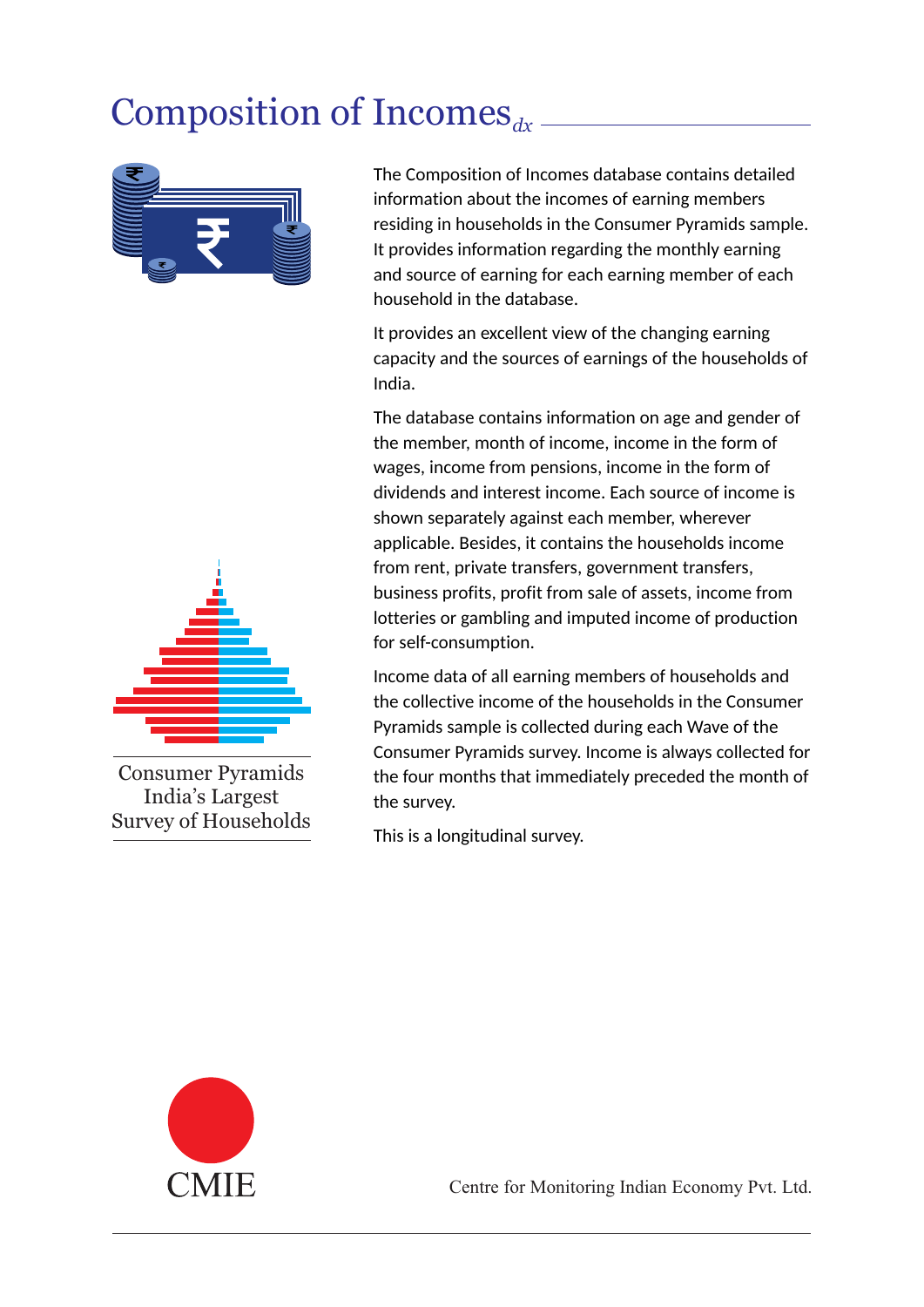## Composition of Incomes<sub>dx</sub>

### **Data fields per household and per member per household**

### **No. Data field name**

#### **Household Income**

- 1. Household ID
- 2. Country name
- 3. State name
- 4. Homogeneous Region no.
- 5. Town/village no.
- 6. Region type
- 7. Survey status assigned to the household
- 8. Reason for failure of the survey
- 9. Stratification of the Homogenous Region by type of Region
- 10. Household weight at Strata level
- 11. Adjustment factor for Non-Response, at Strata level
- 12. Extended Household Weight for Non-Surveyed States, at Strata level
- 13. Slotted Month for execution
- 14. Month for which the income is captured
- 15. Total Income
- 16. Household income from all sources
- 17. Household income from rent
- 18. Household income from imputed income
- 19. Household income from private transfers
- 20. Household income from government transfers
- 21. Household income from business profit
- 22. Household income from the sale of assets
- 23. Household income from lotteries, gambling, etc.
- 24. Household income from all income of all members
- 25. Household income from wages of all members
- 26. Household income from pension of all members
- 27. Household income from dividends of all members
- 28. Household income from interest earned by all members
- 29. Total Members in the Household
- 30. Total Earning Members in the Household

## **Member Income**

- 1. Household ID
- 2. Country name
- 3. State name
- 4. Homogeneous Region no.
- 5. Town/village no.
- 6. Region type
- 7. Survey status assigned to the household
- 8. Reason for failure of the survey
- 9. Stratification of the Homogenous Region by type of Region
- 10. Member weight at Strata level
- 11. Adjustment factor for Non-Response, at Strata level
- 12. Extended weight for Non-Surveyed States, at Strata level
- 13. Member identity
- 14. Gender
- 15. Age years
- 16. Age month
- 17. Slotted Month for execution
- 18. Month for which the income is captured
- 19. Member income from all sources
- 20. Member income from wages
- 21. Member income from pension
- 22. Member income from dividends
- 23. Member income from interest

|     | Wave   | Number of   |            |
|-----|--------|-------------|------------|
|     | From   | To          | Households |
| Jan | 1 2014 | Apr 30 2014 | 166,744    |
| May | 1 2014 | Aug 31 2014 | 160,705    |
| Sep | 1 2014 | Dec 31 2014 | 157,442    |
| Jan | 1 2015 | Apr 30 2015 | 158,443    |
| May | 1 2015 | Aug 31 2015 | 158,666    |
| Sep | 1 2015 | Dec 31 2015 | 158,624    |
| Jan | 1 2016 | Apr 30 2016 | 158,624    |
| May | 1 2016 | Aug 31 2016 | 159,778    |
| Sep | 1 2016 | Dec 31 2016 | 160,511    |
| Jan | 1 2017 | Apr 30 2017 | 161,167    |
| May | 1 2017 | Aug 31 2017 | 160,847    |
| Sep | 1 2017 | Dec 31 2017 | 168,165    |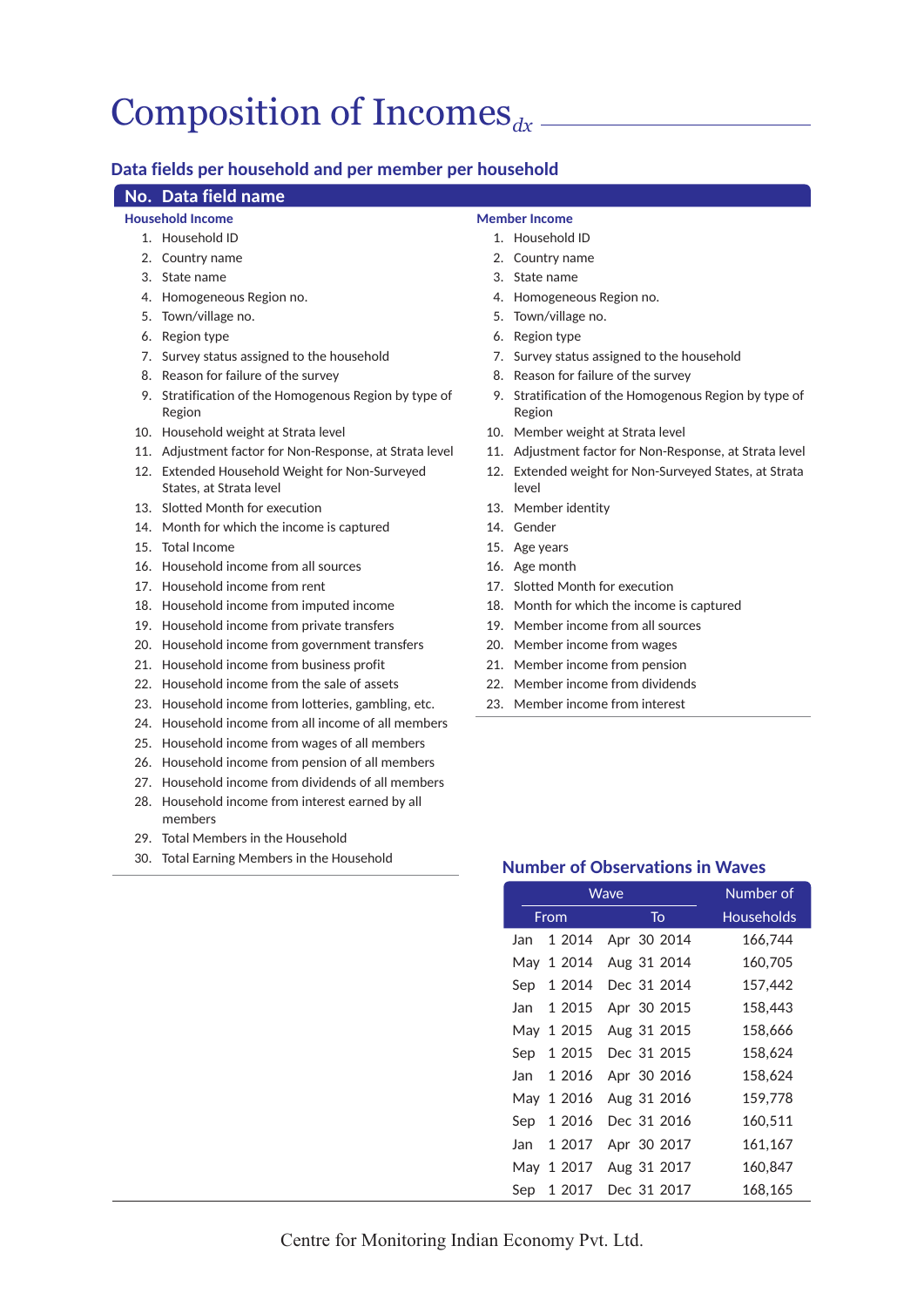## Household Amenities, Assets & Liabilities<sub>dx</sub>



This database contains information on the availability of basic amenities in households, ownership of assets, pattern of investments and sources & purpose of borrowing.

Basic amenities include data on availability of toilet inside the household, access to electricity and water inside the household and also type of material used in walls and roof of the household. Access to transport infrastructure is captured by asking the time it takes household members to travel ten kilometers from the household.

Asset ownership includes data on the ownership of eleven kinds of assets as of the date of the survey, purchase of these assets 120 days before the date of survey and intentions to buy them within 120 days after the date of survey.

Similarly, the database includes investments in financial assets and land and intentions to invest in the next 120 days.

The database also provides information on whether the household has an outstanding borrowing or not and if it does have an outstanding borrowing then what are the sources and what are the purposes of the borrowing.



Consumer Pyramids India's Largest Survey of Households

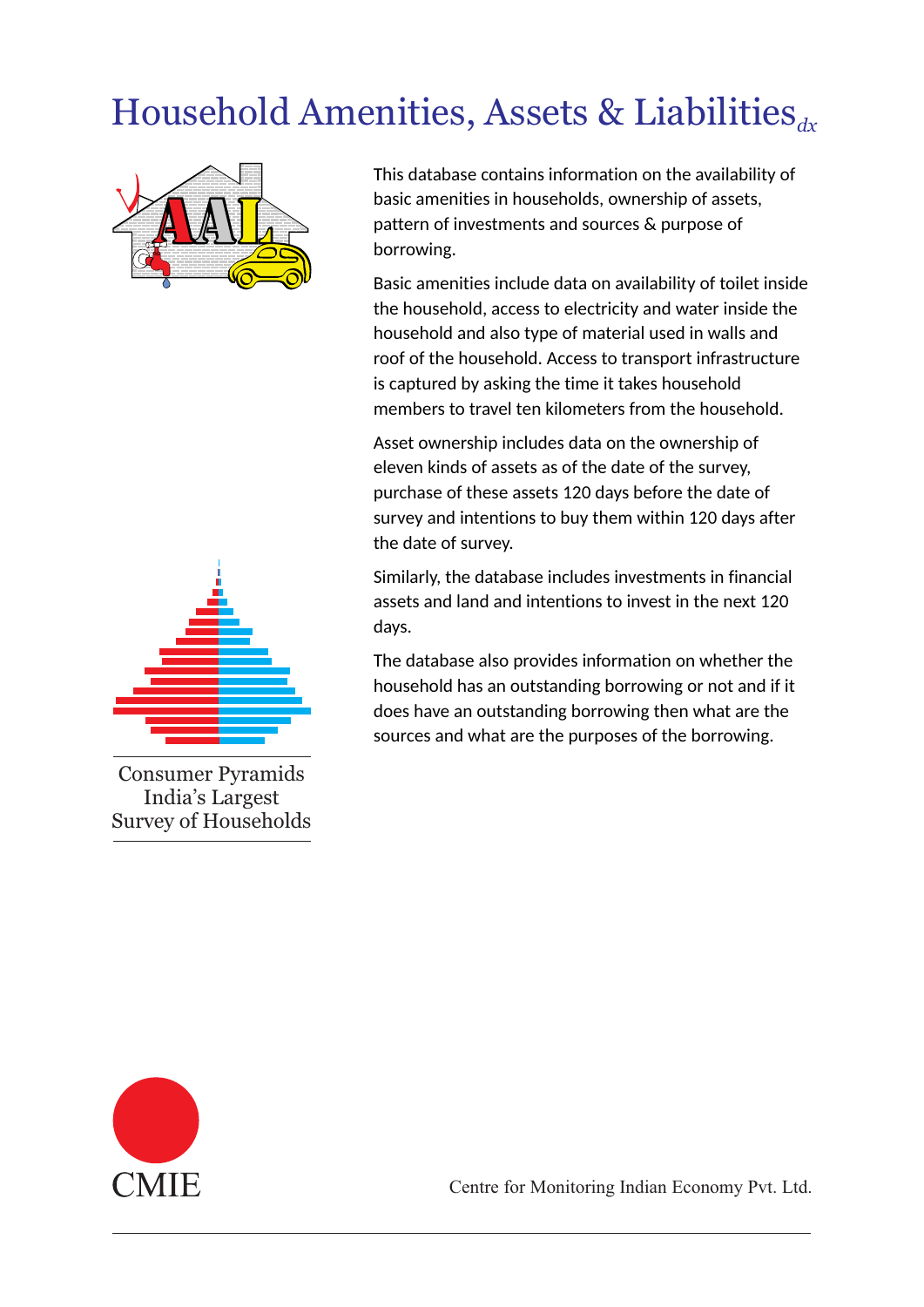## Household Amenities, Assets & Liabilities<sub>dx</sub>

## **Data fields per household**

#### **No. Data field name**

- 1. Household ID
- 2. Country name
- 3. State name
- 4. State and Homogeneous Region No.
- 5. Town / Village No.
- 6. Region Type
- 7. Survey status assigned to the household
- 8. Failure Reason of the household
- 9. Stratification of the Homogenous Region by type of Region
- 10. Household weight at Strata level
- 11. Adjustment factor for Non-Response, at Strata level
- 12. Extended Household Weight for Non-Surveyed States, at Strata level

#### 13. Slotted Month for execution

#### **Assets owned by household**

- 1. House/plot
- 2. Refrigetaor
- 3. Air-conditioner
- 4. Cooler
- 5. Washing machine
- 6. Television
- 7. Computer
- 8. Car
- 9. Two-wheeler
- 10. Genset/inverter
- 11. Tractor
- 12. Cattle
	- ~Owned as of date of survey
	- ~Bought 120 days preceding date of survey
	- ~Intention to buy in 120 days following date of survey

#### **Household Investments**

- 1. Bank deposits
- 2. Post office savings
- 3. NSC/bonds/PPF
- 4. Kisan Vikas Patra
- 5. Provident fund
- 6. Life insurance
- 7. Mutual funds
- 8. Listed shares
- 9. Business loans
- 10. Gold
- 11. Real estate housing
- 12. Chit funds
- 13. Other financial instruments ~Household has savings as of date of survey ~Saved during 120 days preceding date of survey ~Will save within 120 days from date of survey

#### **Household Liabilities**

- Sources of borrowing
- 1. Any Source
- 2. Bank
- 3. Chitfunds
- 4. Credit Cards
- 5. Employer
- 6. Money Lender
- 7. NBFC/Dealer
- 8. Other Sources
- 9. Relatives/Friends
- 10. SHG
- 11. MFI
- 12. Shops
- Purpose of borrowing
- 1. Any purpose
- 2. Business
- 3. Consumer Durables
- 4. Consumption Expenditure
- 5. Education
- 6. Housing
- 7. Investments
- 8. Marriage
- 9. Medical Expenses
- 10. Other Purposes
- 11. Repaying Debts
- 12. Vehicles

#### **Household Amenities**

- 1. Household has power access
- 2. Availability of power in hours for a day
- 3. Household has water access
- 4. Availability of water in days for a week
- 5. Availibility of water in hours for a day
- 6. Household has toilet within premises
- 7. Travel time to work in minutes
- 8. Type of Roof
- 9. Type of Wall

|     | Wave       | Number of   |                   |
|-----|------------|-------------|-------------------|
|     | From       | To          | <b>Households</b> |
| Jan | 1 2014     | Apr 30 2014 | 166,744           |
|     | May 1 2014 | Aug 31 2014 | 160,705           |
| Sep | 1 2014     | Dec 31 2014 | 157,442           |
| Jan | 1 2015     | Apr 30 2015 | 158,443           |
|     | May 1 2015 | Aug 31 2015 | 158,666           |
| Sep | 1 2015     | Dec 31 2015 | 158,624           |
| Jan | 1 2016     | Apr 30 2016 | 158,624           |
|     | May 1 2016 | Aug 31 2016 | 159,778           |
| Sep | 1 2016     | Dec 31 2016 | 160,511           |
| Jan | 1 2017     | Apr 30 2017 | 161,167           |
|     | May 1 2017 | Aug 31 2017 | 160,847           |
| Sep | 1 2017     | Dec 31 2017 | 168,165           |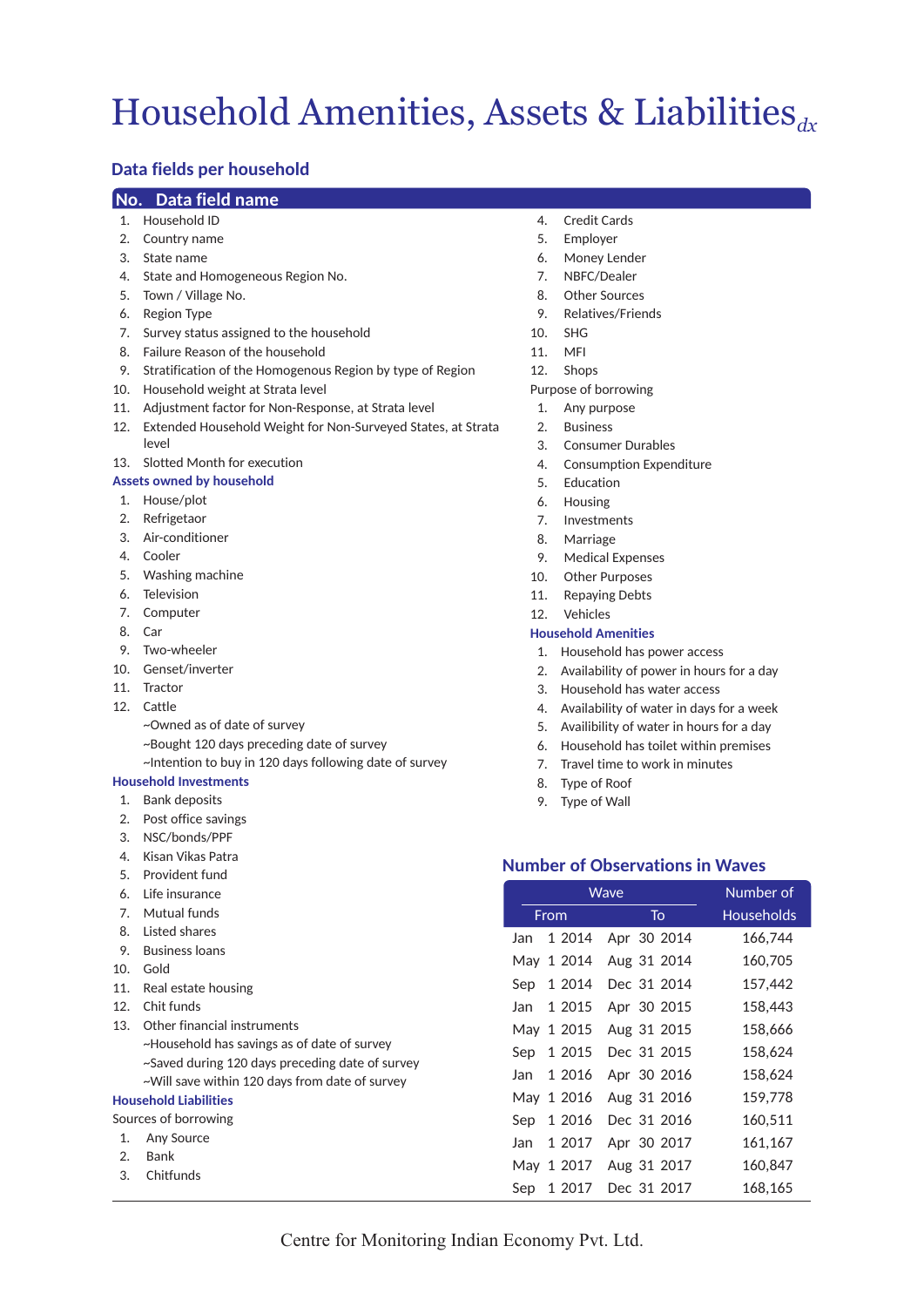## Household Expenses Details<sub>dx</sub>



The Household Expense Details database contains information on household spends across over 80 expense items.

The sample is large and well spread across India with detailed data of expenditure of households on 82 household items during each month of the surveyed period. It therefore provides an excellent view of the changing spending capacity and the pattern of expenditure of the households of India.

The database contains information on monthly expense of 29 food items and 53 non-food items.

The 29 food items include whole-grain cereals, pulses, edible oils, vegetables, fruits, potatoes & onions, tea, coffee, jam/pickle/ketchup, sweeteners, bread, milk & milk-products, meat/eggs & fish, biscuits, namkeen & salty snacks, chocolates/cakes & ice-creams, etc.

The 53 non-food items include intoxicants, cosmetic & toiletries, clothing, footwear, restaurants, recreation, purchase of household appliances, education, health, electricity, petrol, transport, communication, bills & rent, transport, communication, Equated Monthly Installment (EMI) and miscellaneous expenses, etc.

Expenses are always collected for the four months that immediately preceded the month of the survey.



Consumer Pyramids India's Largest Survey of Households

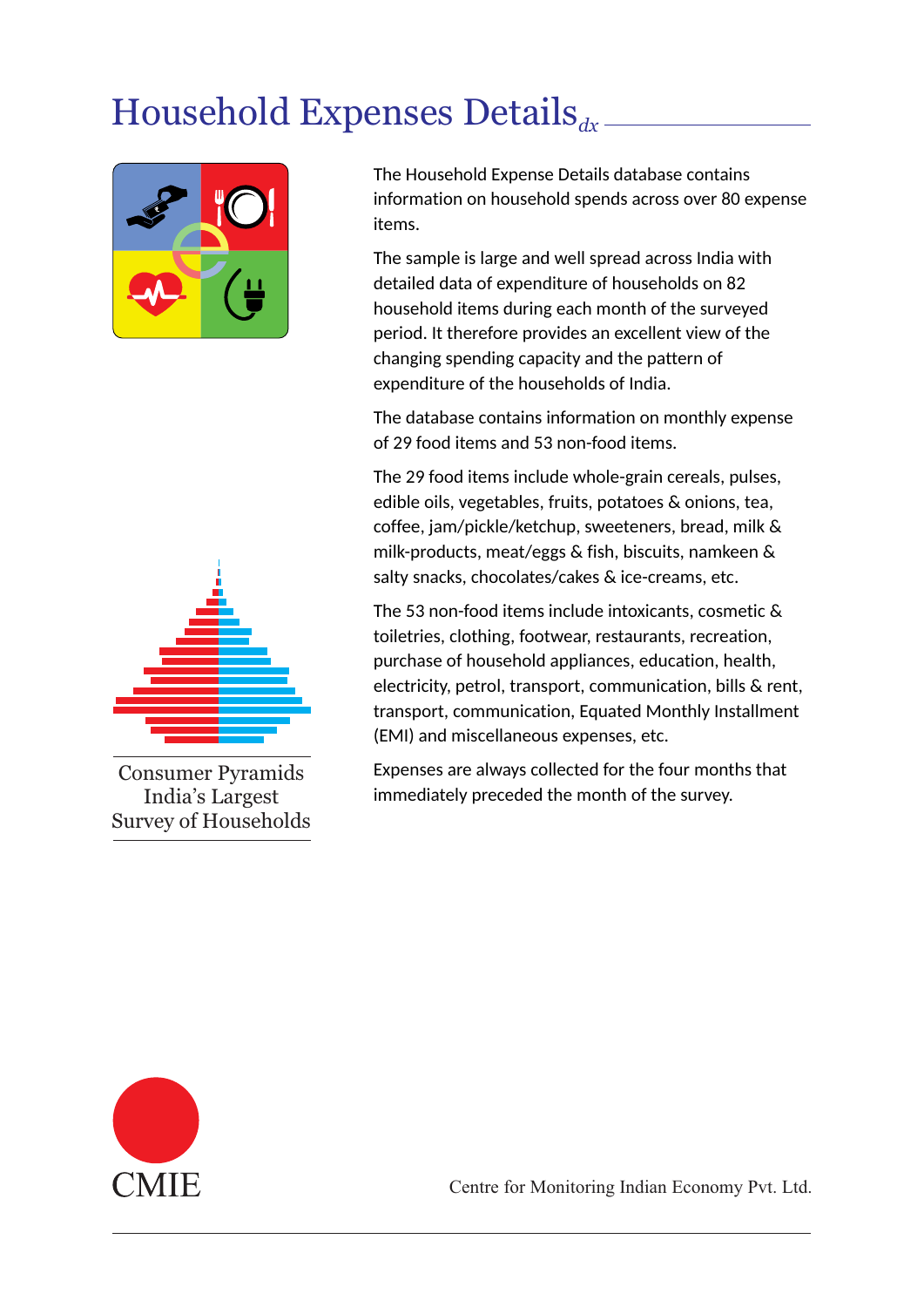## Household Expenses Details*dx*

### **Data fields per household**

#### **No. Data field name**

61. Household Expenditure on Recreation

1. Household ID 2. Country Name

**No. Data field name**

- 3. State Name
- 4. State and Homogeneous Region No
- 5. Town/Village No.
- 6. Region Type
- 7. Survey status assigned to the household
- 8. Failure Reason of the household
- 9. Stratification of the Homogenous Region by type of Region
- 10. Household weight at Strata level 11. Adjustment factor for Non-Response, at Strata level
- 12. Extended Household Weight for Non-Surveyed States, at
- Strata level 13. Slotted Month for execution
- 14. Month for which the income is captured
- 
- 15. Total Expenditure
- 16. Household Expenditure on Food
- 17. Household Expenditure on Cereals & Pulses
- 18. Household Expenditure on Cereals Wholegrain
- 19. Household Expenditure on Cereals & Pulses Processed
- 20. Household Expenditure on Pulses, etc
- 21. Household Expenditure on Ghee
- 22. Household Expenditure on Edible Oils
- 23. Household Expenditure on Dry Spices
- 24. Household Expenditure on Vegetables & Wet Spices
- 25. Household Expenditure on Fruits
- 26. Household Expenditure on Dry Fruits & Saffron
- 27. Household Expenditure on Potatoes & onions
- 28. Household Expenditure on Milk & Milk Products
- 29. Household Expenditure on Mithai
- 30. Household Expenditure on Bread
- 31. Household Expenditure on Biscuit
- 32. Household Expenditure on Namkeen & Salty Snacks
- 33. Household Expenditure on Noodles/flakes
- 34. Household Expenditure on Chocolates & Cakes/Ice creams
- 35. Household Expenditure on Jam/Ketchup/Pickles
- 36. Household Expenditure on Health supplements
- 37. Household Expenditure on Meat/Eggs/Fish
- 38. Household Expenditure on Ready to Eat Food
- 39. Household Expenditure on Tea
- 40. Household Expenditure on Coffee
- 41. Household Expenditure on Sweetners (Sugar, Gur, etc.)
- 42. Household Expenditure on Beverages (Softdrinks/Juices)/Bottled Water
- 43. Household Expenditure on Baby Food
- 44. Household Expenditure on Others (Food)
- 45. Household Expenditure on Intoxicants
- 46. Household Expenditure on Cigarettes/tobacco
- 47. Household Expenditure on Liquor
- 48. Household Expenditure on Clothing & Footwear
- 49. Household Expenditure on Clothing (Garments, jackets, woolens, hosiery, etc)
- 50. Household Expenditure on Footwear
- 51. Household Expenditure on Clothing Accessories
- 52. Household Expenditure on Cosmetic & Toiletries 53. Household Expenditure on Dental care products
- 54. Household Expenditure on Bathing Soap
- 55. Household Expenditure on Cosmetics
- 56. Household Expenditure on Detergent bar, powder, liquids
- 57. Household Expenditure on Scourer & Housecleaning Agents

Centre for Monitoring Indian Economy Pvt. Ltd.

- 58. Household Expenditure on Other Housecare Products
- 59. Household Expenditure on Appliances
- 60. Household Expenditure on Restaurant
- 
- 62. Household Expenditure on Bills & Rent
- 63. Household Expenditure on House rent
- 64. Household Expenditure on Water Charges
- 65. Household Expenditure on Society charges
- 66. Household Expenditure on Others (Taxes)
- 67. Household Expenditure on Power & Fuel
- 68. Household Expenditure on Cooking fuel
- 69. Household Expenditure on Petrol & Diesel
- 70. Household Expenditure on Electricity
- 71. Household Expenditure on Transport
- 72. Household Expenditure on Communication/Information
- 73. Household Expenditure on Education
- 74. Household Expenditure on School/Academic Books
- 75. Household Expenditure on Fiction/Non-Fiction Books
- 76. Household Expenditure on Stationery
- 77. Household Expenditure on School/College Fees
- 78. Household Expenditure on Private Tuition Fees
- 79. Household Expenditure on Additional Professional Education
- 80. Household Expenditure on Overseas Education
- 81. Household Expenditure on Hobby Classes
- 82. Household Expenditure on School Transport
- 83. Household Expenditure on Others (Education)
- 84 Household Expenditure on Health
- 85. Household Expenditure on Medicines
- 86. Household Expenditure on Doctors/Physiotherapist's Fee
- 87. Household Expenditure on X-ray/Tests
- 88. Household Expenditure on Hospitalisation Fees
- 89. Household Expenditure on Premium for Health Insurance
- 90. Household Expenditure on Health/Beauty enhancements products & services
- 91. Household Expenditure on EMIs (all EMIs)
- 92. Household Expenditure on EMI House
- 93. Household Expenditure on EMI Vehicle
- 94. Household Expenditure on EMI Durables
- 95. Household Expenditure on EMI Other
- 96. Household Expenditure on Miscellaneous
- 97. Total Members in the Household

#### **Number of Observations in Waves**

Wave **Number of** 

From To Households Jan 1 2014 Apr 30 2014 166,744 May 1 2014 Aug 31 2014 160,705 Sep 1 2014 Dec 31 2014 157,442 Jan 1 2015 Apr 30 2015 158,443 May 1 2015 Aug 31 2015 158,666 Sep 1 2015 Dec 31 2015 158,624 Jan 1 2016 Apr 30 2016 158,624 May 1 2016 Aug 31 2016 159,778 Sep 1 2016 Dec 31 2016 160,511 Jan 1 2017 Apr 30 2017 161,167 May 1 2017 Aug 31 2017 160,847 Sep 1 2017 Dec 31 2017 168,165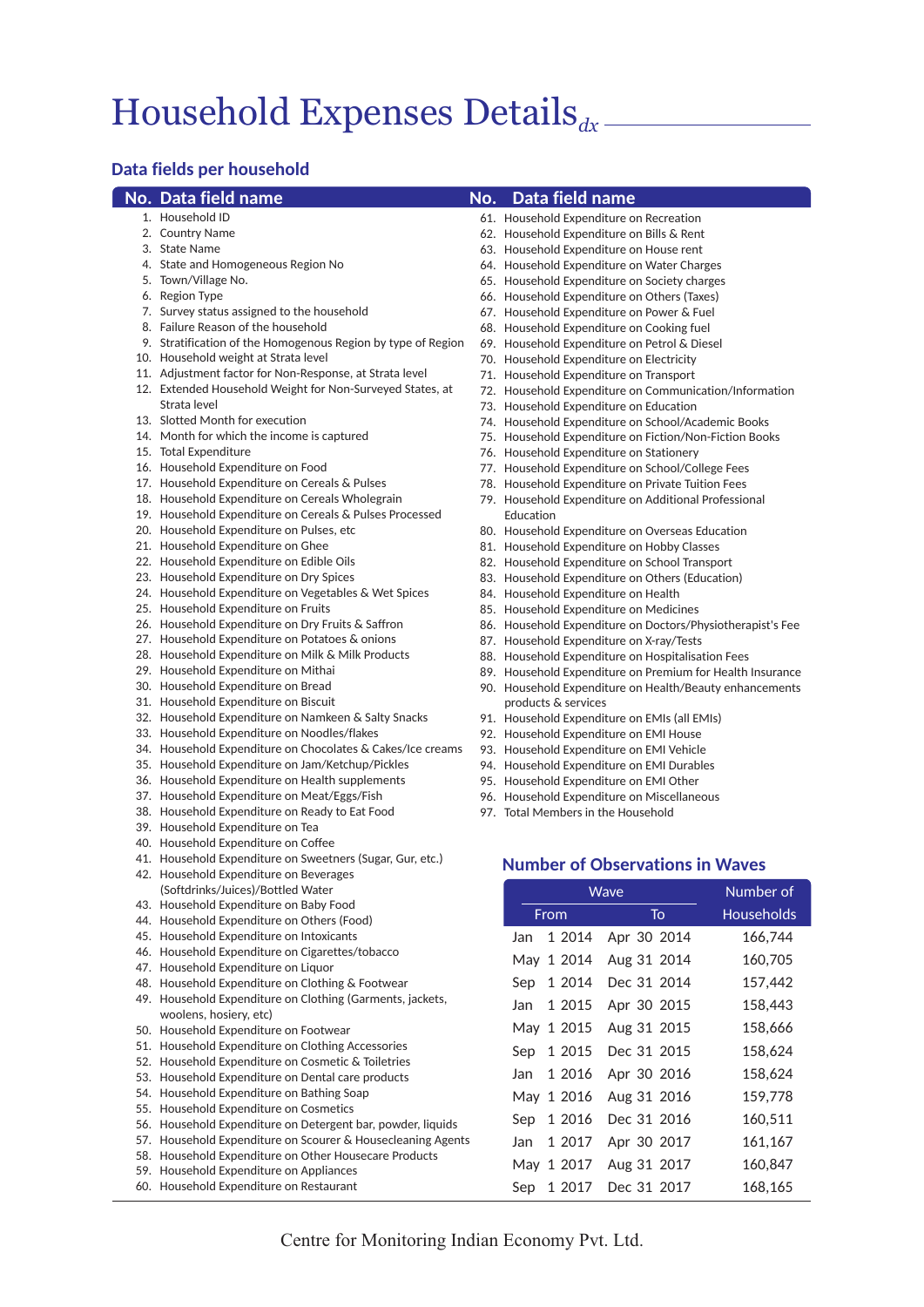## Consumer Sentiments<sub>dx</sub>.



Consumer sentiments in the Consumer Pyramids survey are measured on the lines of the work done in this regard by the Survey Research Center at the University of Michigan. This effort, called the Survey of Consumers, began in 1946 and has produced several measures that are well established lead indicators in the US.

Five questions are asked to measure consumer sentiments. The first two questions pertain to consumers perceptions regarding their current well-being and expectations of their future well-being. The next two questions take into account perceptions that consumers have regarding current and prospective economic conditions of the country as a whole. The last question is with respect to the household's propensity to spend on consumer durables around the time of the interview.

All this data is as of a point in time - as of the date of the survey.

This is a longitudinal survey. The identity of households is kept constant over time with the help of household identity codes.



Consumer Pyramids India's Largest Survey of Households